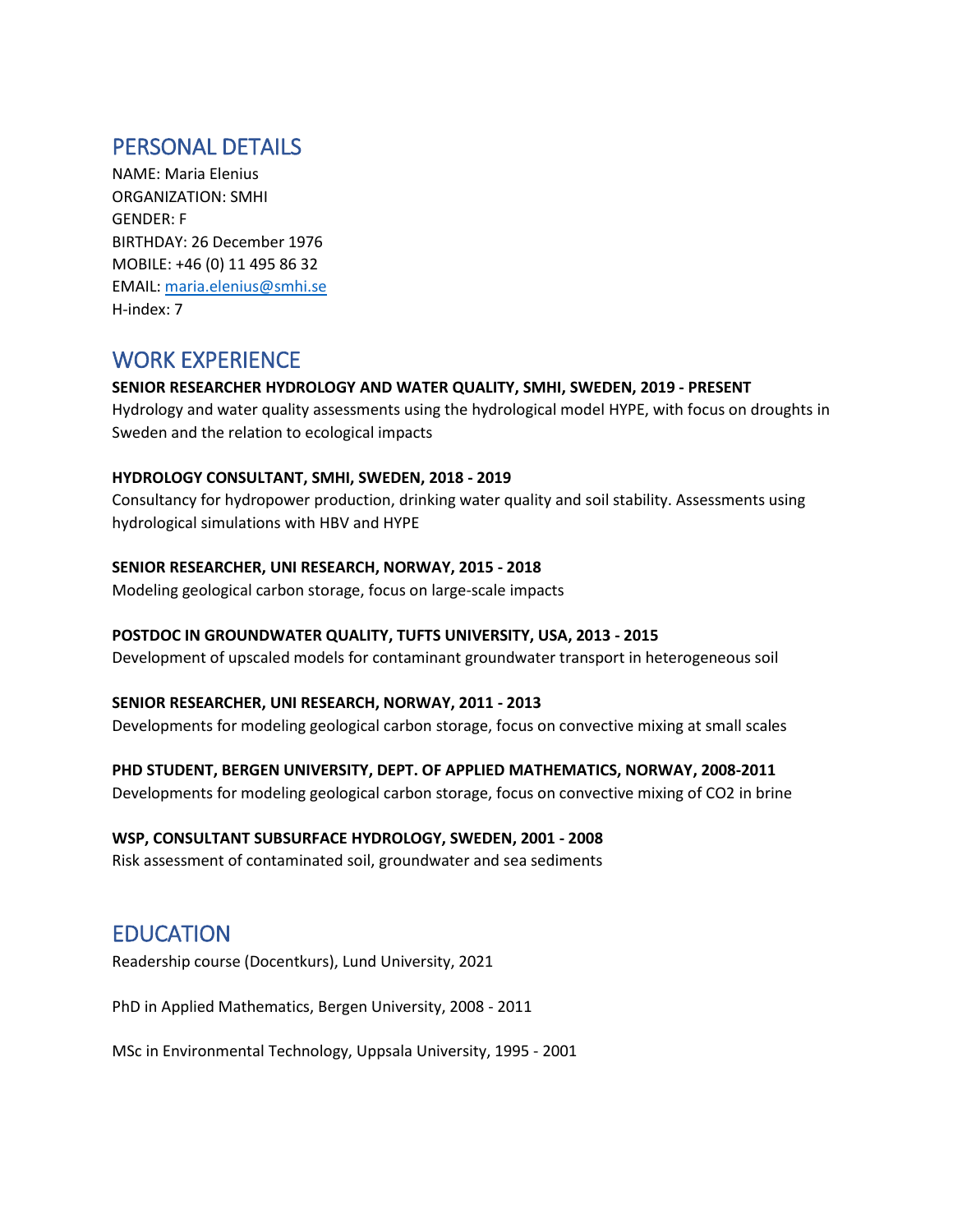# **PUBLICATIONS**

Journal publications

- 1. Elenius, M.T. and G. Lindström (in review) Introduced flow variability and its propagation downstream of hydropower stations in Sweden
- 2. Elenius, M.T. and S.E. Gasda (2021), Convective mixing with non-monotonic density. Transport in porous media, 138:133-155. <https://doi.org/10.1007/s11242-021-01593-3>
- 3. Photiadou, C., B. Arheimer, T. Bosshard, R. Capell, M. Elenius, I. Gallo, F. Gyllensvärd, K. Klehmet, L. Little, I. Ribeiro, L. Santos and E. Sjökvist (2020) Designing a climate service for planning climate actions in vulnerable countries. Atmosphere, 12, 121. <https://doi.org/10.3390/atmos12010121>
- 4. Elenius, M.T. and L.M. Abriola (2019) Regressed models for multirate mass transfer in heterogeneous media. Water Resources Research, 55[. https://doi.org/10.1029/2019WR025476](https://doi.org/10.1029/2019WR025476)
- 5. Elenius, M.T. et al. (2018) Assessment of CO2 storage capacity based on sparse data: Skade formation. International Journal of Greenhouse Gas Control, 79:252-271. <https://doi.org/10.1016/j.ijggc.2018.09.004>
- 6. Gasda, S.E., M. Wangen, T.I. Bjørnarå, M.T. Elenius (2017) Investigation of caprock integrity due to pressure build-up during high-volume injection into the Utsira formation. Energy Procedia, 114:3157-3166, <https://doi.org/10.1016/j.egypro.2017.03.1444>
- 7. Elenius, M.T., D.V. Voskov and H.A. Tchelepi (2015) Interactions between gravity currents and convective dissolution. Advances in Water Resources, 83:77-88. <http://dx.doi.org/10.1016/j.advwatres.2015.05.006>
- 8. Elenius, M.T., J.M. Nordbotten and H. Kalisch (2014) Convective mixing influenced by the capillary transition zone, Computational Geosciences, 18:417-431. <https://doi.org/10.1007/s10596-014-9415-1>
- 9. Elenius, M.T and S.E. Gasda (2013) Convective mixing in formations with horizontal barriers, Advances in Water Resources, 62:499-510. <http://dx.doi.org/10.1016/j.advwatres.2013.10.010>
- 10. Elenius M.T. and K. Johannsen (2012) On the time scales of nonlinear instability in miscible displacement porous media, Computational Geosciences 16:901{911. <https://doi.org/10.1007/s10596-012-9294-2>
- 11. Elenius, M.T., J.M. Nordbotten and H. Kalisch (2012) Effects of a capillary transition zone on the stability of a diffusive boundary layer, IMA J Appl Math, 77:771-787. <https://doi.org/10.1093/imamat/hxs054>

PhD Thesis

1. Elenius, M.T. Convective mixing in geological carbon storage, University of Bergen, 2011. [https://bora.uib.no/bora](https://bora.uib.no/bora-xmlui/bitstream/handle/1956/5540/41952%20Elenius%20main_thesis.pdf?sequence=1&isAllowed=y)[xmlui/bitstream/handle/1956/5540/41952%20Elenius%20main\\_thesis.pdf?sequence=1&isAllow](https://bora.uib.no/bora-xmlui/bitstream/handle/1956/5540/41952%20Elenius%20main_thesis.pdf?sequence=1&isAllowed=y) [ed=y](https://bora.uib.no/bora-xmlui/bitstream/handle/1956/5540/41952%20Elenius%20main_thesis.pdf?sequence=1&isAllowed=y)

Reports (selection of recent)

- 1. Orsholm, J. and M.T. Elenius (2020) Effects of hydrology on wetland biodiversity. A literature study and development of hydrological indicators. SMHI Hydrology Report No 22. [https://www.smhi.se/publikationer/publikationer/effects-of-hydrology-on-wetland-biodiversity](https://www.smhi.se/publikationer/publikationer/effects-of-hydrology-on-wetland-biodiversity-a-literature-study-and-development-of-hydrological-indicators-1.180948)[a-literature-study-and-development-of-hydrological-indicators-1.180948](https://www.smhi.se/publikationer/publikationer/effects-of-hydrology-on-wetland-biodiversity-a-literature-study-and-development-of-hydrological-indicators-1.180948)
- 2. Davani, A. and M.T. Elenius (in prep) Rewetting of drained peat as a mitigation strategy to reduce greenhouse gas emissions. SMHI Hydrology Report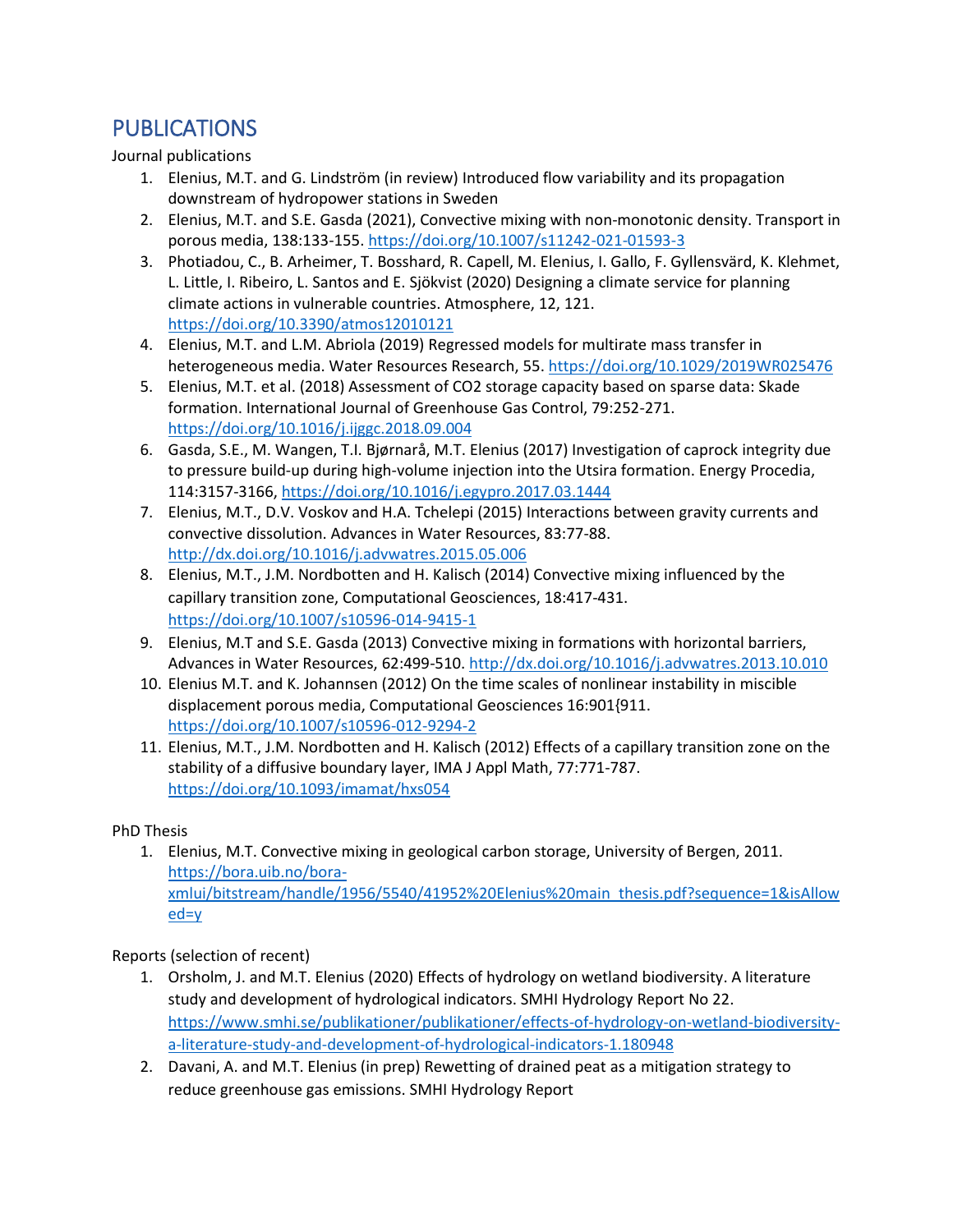3. Strömqvist, J., E. Johansson, M. Elenius, E. Bölenius, M. Bertrand and C. Hayer (2020) Förbättrad vattenbalansberäkning genom inkludering av jordbruksbevattning. SMHI Hydrologi Nr 124. ISSN 0283-772[2 https://www.smhi.se/publikationer/publikationer/forbattrad](https://www.smhi.se/publikationer/publikationer/forbattrad-vattenbalansberakning-genom-inkludering-av-jordbruksbevattning-1.165938)[vattenbalansberakning-genom-inkludering-av-jordbruksbevattning-1.165938](https://www.smhi.se/publikationer/publikationer/forbattrad-vattenbalansberakning-genom-inkludering-av-jordbruksbevattning-1.165938)

Conference proceedings

- 1. Gasda, S.E., M.T. Elenius and I. Aavatsmark, Numerical Solution of CO2-Hydrocarbon Convective Mixing, XXII International Conference on Water Resources, 2018.
- 2. Gasda, S.E., M.T. Elenius and R. Kaufmann, Field-Scale Implications of Density-Driven Convection in CO2-EOR Reservoirs, EAGE Fifth CO2 Geological Storage Workshop, 2018.
- 3. Tveit, S, S.E. Gasda, H. Hægland, G. Bødker and M.T. Elenius, Numerical Study of Microbially Induced Calcite Precipitation as a Leakage Mitigation Solution for CO2 Storage, EAGE Fifth CO2 Geological Storage Workshop, 2018.
- 4. Elenius, M.T., J.M. Nordbotten and H. Kalisch, Efficiency of dissolution trapping in geological carbon storage, 13th European Conference on the Mathematics of Oil Recovery (Ecmor), 2012.
- 5. Elenius, M.T., and S.E. Gasda, Impact of tight horizontal layers on dissolution trapping in geological carbon storage, XIX International Conference on Water Resources (CMWR), 2012.
- 6. Elenius M.T., H. Tchelepi and K. Johannsen, CO2 trapping in sloping aquifers: High resolution numerical simulations, XVIII International Conference on Water Resources (CMWR), 2010.

### INTERNATIONAL CONFERENCES

Dr Elenius has presented her work at approximately 20 international conferences, such as European Geophysical Union (EGU) General Assembly, American Geophysical Union (AGU) Fall meetings, Computational Methods in Water Resources (CMWR) and SIAM conferences on Mathematical and Computational Issues in the Geosciences.

## PROFESSIONAL ACTIVITIES AND SERVICE

Reviewer for Advances in Water Resources, Water Resources Research, Transport in Porous Media, SPE Journal and Journal of Porous Media.

Deputy member of the Nordic Association for Hydrology (NHF)

Chair of the 2016 Gordon Research Seminar in Flow & Transport in Permeable Media.

Member of hiring committees for research staff.

## EXPERIENCE IN TEACHING AND ADVISING

Guest-lecturer in university courses:

- Runoff, Uppsala University, 1TV443, Feb 2022.
- Groundwater, Uppsala University, 1TV442, Feb 2022.
- Introductory class in climate change engineering, Tufts University, ES0093-09, Nov 2013.
- Numerical Methods for Partial Differential Equations, Tufts University, Math 250, March 2015.